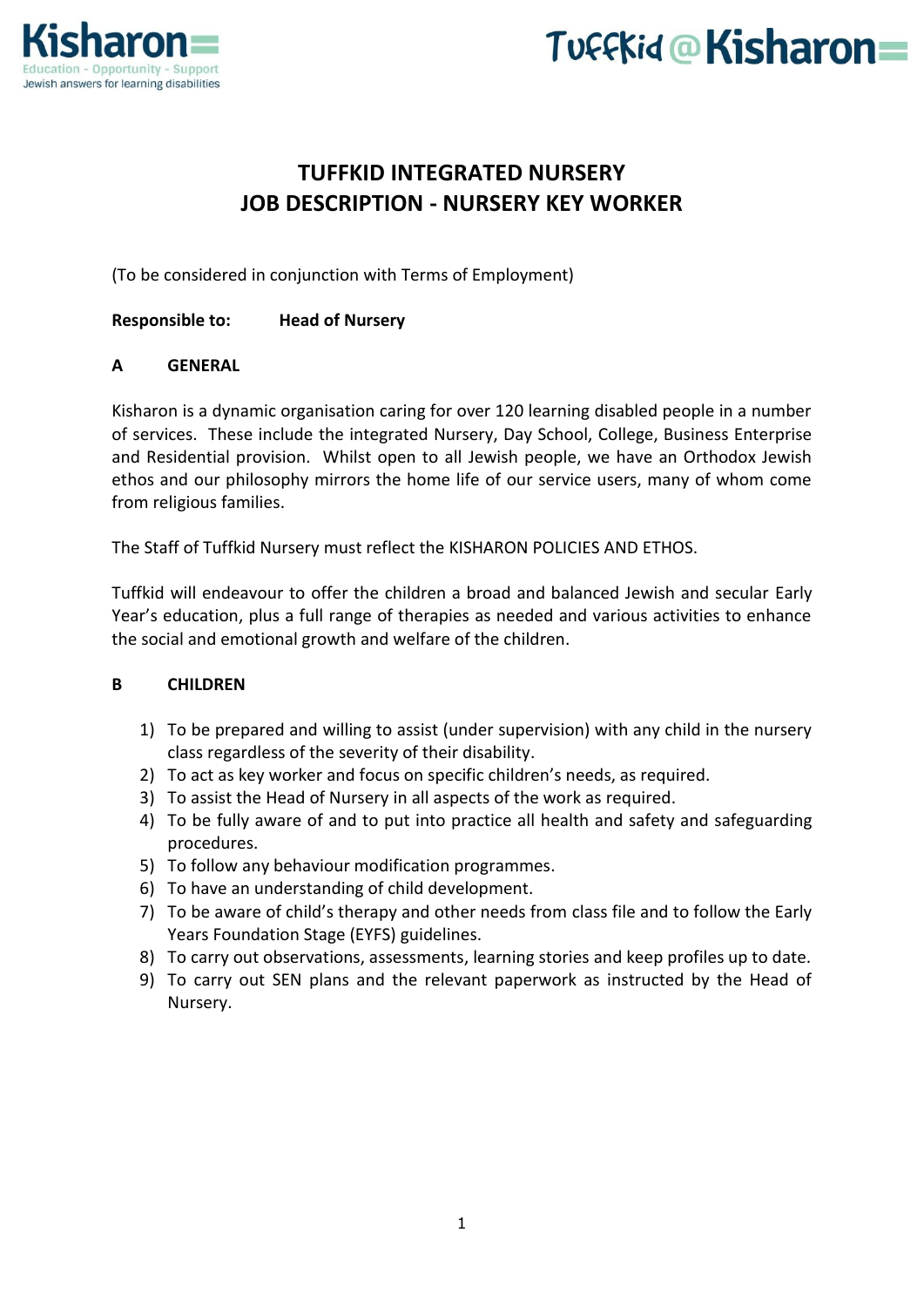## **C LIMMUDEI KODESH – JEWISH STUDIES**

- 1) To work with the Head of Nursery to teach the children Sedra (Bible stories) and help them to produce art and craft work based on the Sedra and other Jewish Festivals.
- 2) To ensure that the policies concerning the religious ethos of the nursery are upheld at all times.
- 3) Be able to teach or assist with teaching Davening/prayers and develop understanding of Brachos/blessings.

# **D CLASSROOMS**

- 1) To know and follow the policies on care of the classroom and to carry out the policy in all details.
- 2) To help prepare for each session and to clear away after the session.
- 3) To ensure that the nursery is clean, tidy, clutter free, attractive, interesting and safe for the children.
- 4) To document and record all parts of the work for which you are responsible.
- 5) To carry out risk assessments.

## **E CONFIDENTIALITY**

To be totally confidential as follows:

- 1) To refuse to discuss nursery matters with parents out of the nursery.
- 2) Not to work with our children on a private basis.
- 3) To discourage evening telephone conversations with parents.
- 4) To refuse to discuss the children with anyone not involved with that child professionally.
- 5) To immediately discuss with the Head of Nursery if the above details are difficult to follow.

## **F GENERAL**

- 1) To pay strict attention to the Tuffkid dress code and no smoking policy.
- 2) To attend a weekly staff meeting on Tuesdays (8.35am or when necessary).
- 3) To be punctual and arrive on time to prepare the nursery.
- 4) To show understanding, respect and consideration to the children and to be a good role model.
- 5) To participate in relevant professional development.
- 6) To undertake any other reasonable duties as required by Kisharon and the Head of Nursery.

# **G WORK HOURS**

- 1) Holiday entitlement as designated Nursery holidays.
- 2) Hours of Working are:
	- 5 days per week, term time only (3 days a week 8.15am-1.30pm & 2 days a week 8.15am – 3.30pm)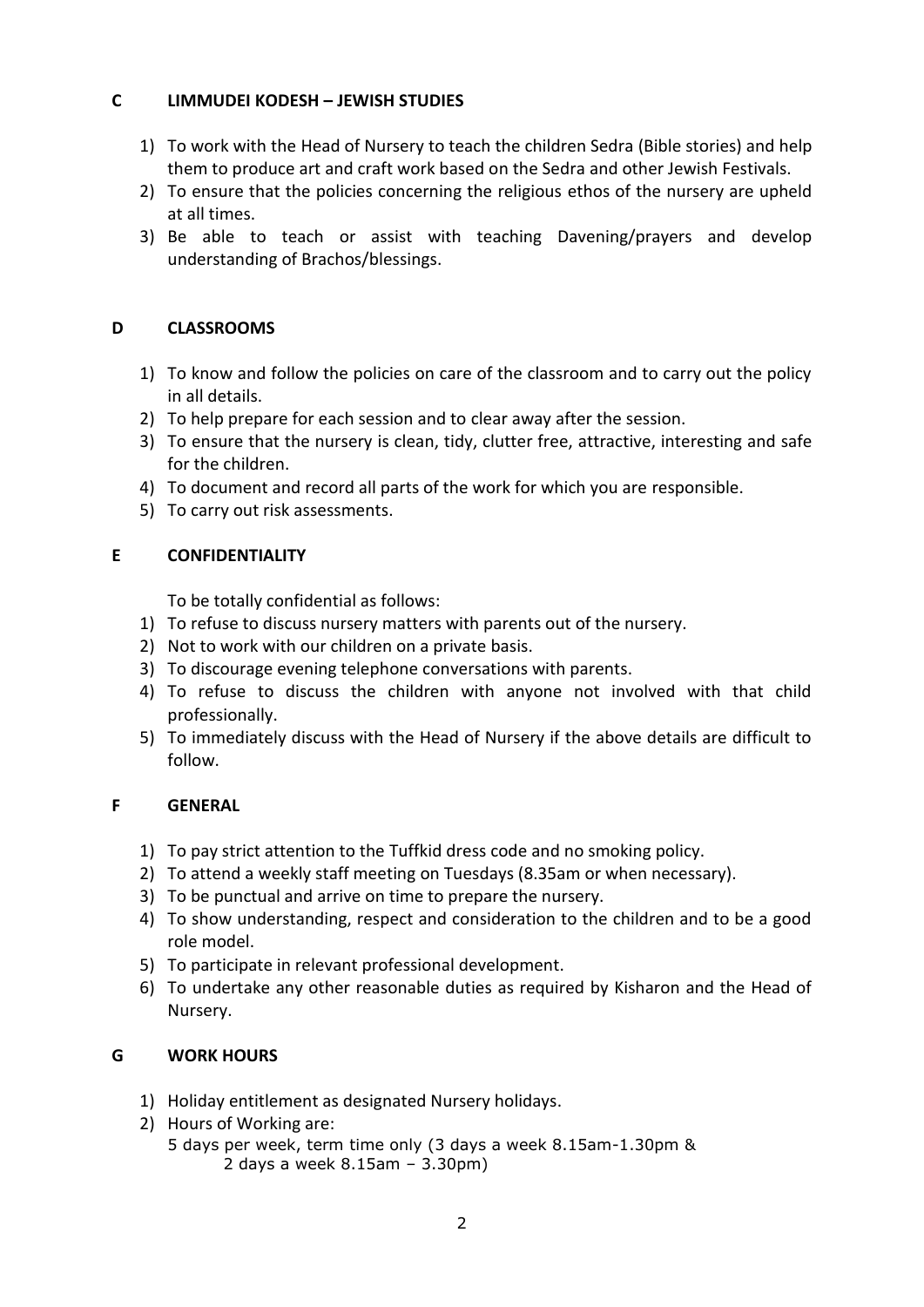# **PERSON SPECIFICATION**

|                                                                                                                        | <b>Essential</b> | <b>Desirable</b> | How this will be<br>measured                          |
|------------------------------------------------------------------------------------------------------------------------|------------------|------------------|-------------------------------------------------------|
| Willing to work towards or having achieved<br>NVQ3, EYTS, NNEB or other relevant<br>qualification                      | X                |                  | Application form<br><b>Qualification certificates</b> |
| Experience of working with special needs<br>children                                                                   |                  | X                | Application form<br>Interview                         |
| Knowledge, or commitment to learn, and<br>adherence to safeguarding procedures                                         | X                |                  | Training certificates<br>Interview                    |
| Knowledge of the Early Years Foundation<br>Stage (EYFS)                                                                | X                |                  | Application form<br>Interview                         |
| Ability to communicate effectively both<br>orally and in writing, with other staff,<br>parents and other professionals | X                |                  | Application form<br>Interview                         |
| Ability to be self motivated and use personal<br>initiative within a structured framework                              | X                |                  | Application form<br>Interview                         |
| Ability to work well under pressure                                                                                    | X                |                  | Application form<br>Interview                         |
| Strict adherence to our policy and legal<br>obligations regarding confidentiality                                      | X                |                  | Application form<br>Interview                         |
| Support the Kisharon policies uphold the<br>religious ethos of the nursery at all times.                               | X                |                  | Application form<br>Interview                         |
| Ability to deliver the Kodesh curriculum to<br>the children.                                                           |                  | X                | Application form<br>Interview                         |
| Ability to pay attention to details and record<br>children's progress accurately                                       | X                |                  | Application form<br>Interview                         |
| Ability to carefully maintain and keeping<br>nursery resources tidy                                                    | Χ                |                  | Application form<br>Interview                         |
| <b>First Aid Training</b>                                                                                              |                  | X                | <b>Qualification certificates</b>                     |
| Reliable                                                                                                               | X                |                  | Application form<br>Interview                         |
| Punctual                                                                                                               | X                |                  | Application form<br>Interview                         |
| Trustworthy                                                                                                            | X                |                  | Application form<br>Interview                         |
| To have a good standard of spoken and<br>written English                                                               | X                |                  | Interview<br>Written test                             |